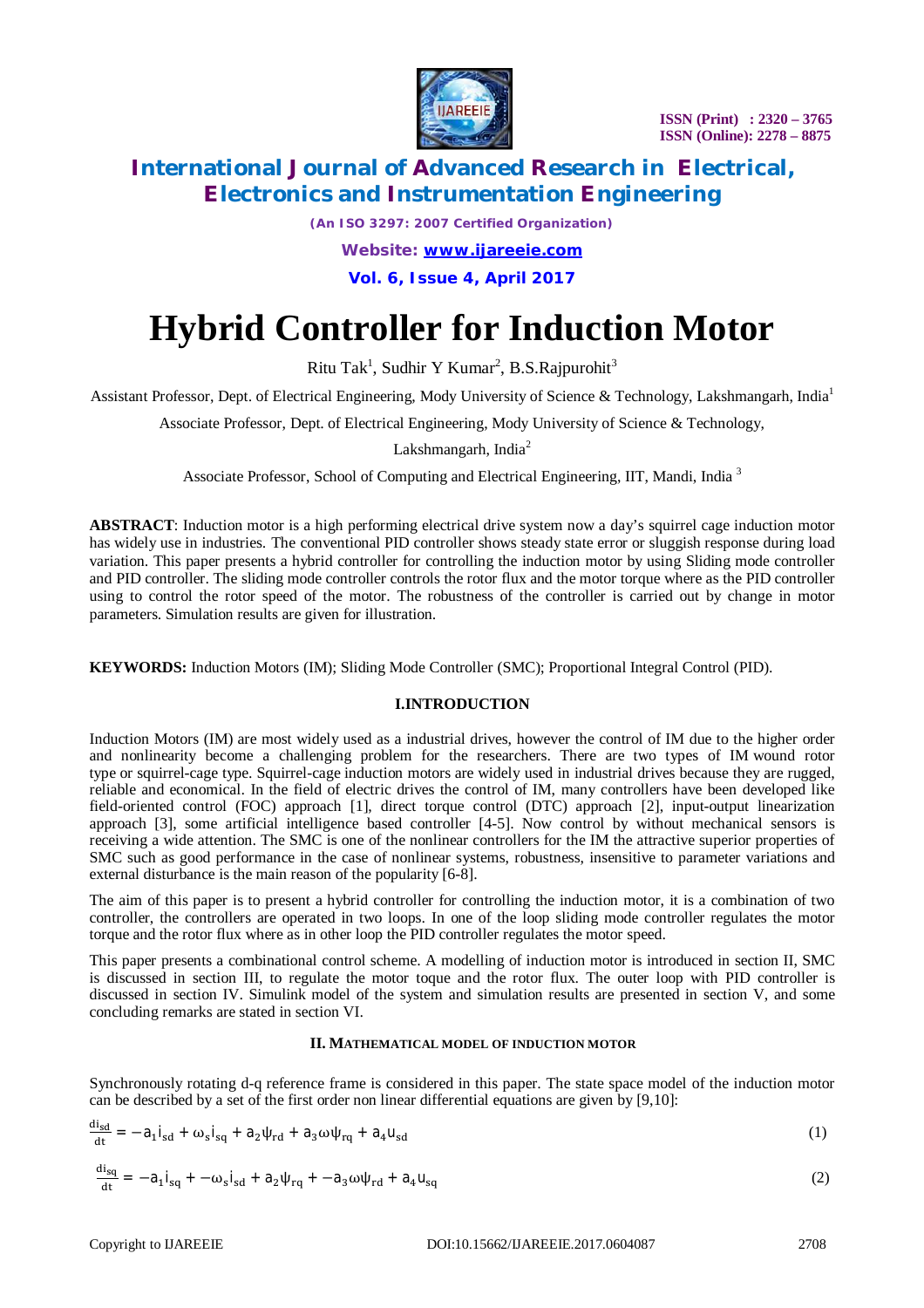

*(An ISO 3297: 2007 Certified Organization)*

#### *Website: [www.ijareeie.com](http://www.ijareeie.com)*

### **Vol. 6, Issue 4, April 2017**

| $\frac{\mathrm{d}\psi_{\rm rd}}{\mathrm{d}t} = a_5 \mathbf{i}_{\rm sd} - a_5 \psi_{\rm rd} + (\omega_s - \omega) \psi_{\rm rq}$ | (3) |
|---------------------------------------------------------------------------------------------------------------------------------|-----|
|                                                                                                                                 |     |

$$
\frac{d\psi_{rq}}{dt} = a_5 i_{sq} - a_5 \psi_{rq} - (\omega_s - \omega) \psi_{rd} \tag{4}
$$

$$
T_e = a_6 \left[ \psi_{rd} i_{sq} - \psi_{rq} i_{sd} \right]
$$
 (5)

$$
\frac{dw}{dt} = a_7[T_e - T_L]
$$
 (6)

$$
a_1 = \left(\frac{1}{\sigma T_s} + \frac{1-\sigma}{\sigma T_r}\right), a_2 = \left(\frac{1-\sigma}{\sigma T_r}\right), a_3 = \left(\frac{1-\sigma}{\sigma}\right)
$$
\n<sup>(7)</sup>

$$
a_4 = \frac{1}{\sigma L_s}, a_5 = \frac{1}{T_r}, a_6 = \frac{3pL_m^2}{2L_r}, a_7 = \frac{pa_6}{J}
$$
\n(8)

$$
\sigma = 1 - \frac{L_m^2}{L_s L_r}, \mathsf{T}_s = \frac{L_s}{R_s}, \mathsf{T}_r = \frac{L_r}{R_r} \tag{9}
$$

here  $i_{sd}$ ,  $i_{sq}$  – the stator currents in ampere,  $u_{sd}$ ,  $u_{sq}$  – stator voltages in volts, and  $\psi_{rd}$ ,  $\psi_{rq}$  – rotor flux,  $\omega$  is the rotor speed (rad/s), Te is the motor torque (Nm),  $T_L$  is the load torque (Nm),  $\omega_s$  is the angular frequency of the stator current (rad/s),  $\sigma$  is the leakage factor and p – the number of pole pairs.  $R_s$  and  $R_r$  is the stator and rotor resistances,  $L_s$  and  $L_r$ denote stator and rotor inductance, whereas  $L_m$  is the mutual inductance, J is the moment of inertia of the IM. The control objective is to regulate the rotor flux and rotor speed to the reference point.

#### **III. SLIDING MODE CONTROL**

Sliding-mode control is one of the effective control methodologies for induction motor drive control. This technique adjust feedback by previously defining a surface, so that the system which is controlled will be forced to that surface, then the behaviour of the system slides to the desired equilibrium point. The main feature of this control is that we only need to drive the error to a switching surface. When the system is in the sliding mode, the system behaviour is not affected by any modelling uncertainties and/or disturbance [11-12].

The objective of SMC is to converge the rotor flux and torque to their reference values  $\Phi_{\text{ref}}$  and  $T_{\text{ref}}$  respectively, the rotor flux is defined as:

$$
\Phi = \Psi_{rd}^2 + \Psi_{rq}^2
$$
  
(10)

The error between the actual value and the reference value is defined as:

 $e_{\Phi} = \Phi_{\text{ref}} - \Phi$  (11)

and

$$
\mathbf{e}_{\mathbf{T}} = \mathbf{T}_{\mathbf{ref}} - \mathbf{T}_{\mathbf{e}} \tag{12}
$$

Equation (5) and (10) shows that the relative degrees of the system with output signal  $\Phi$  and Te are, respectively, 2 and 1, so the sliding surface is defined as follows

$$
S_1 = \tau_{\Phi} \dot{e}_{\Phi} + e_{\Phi}
$$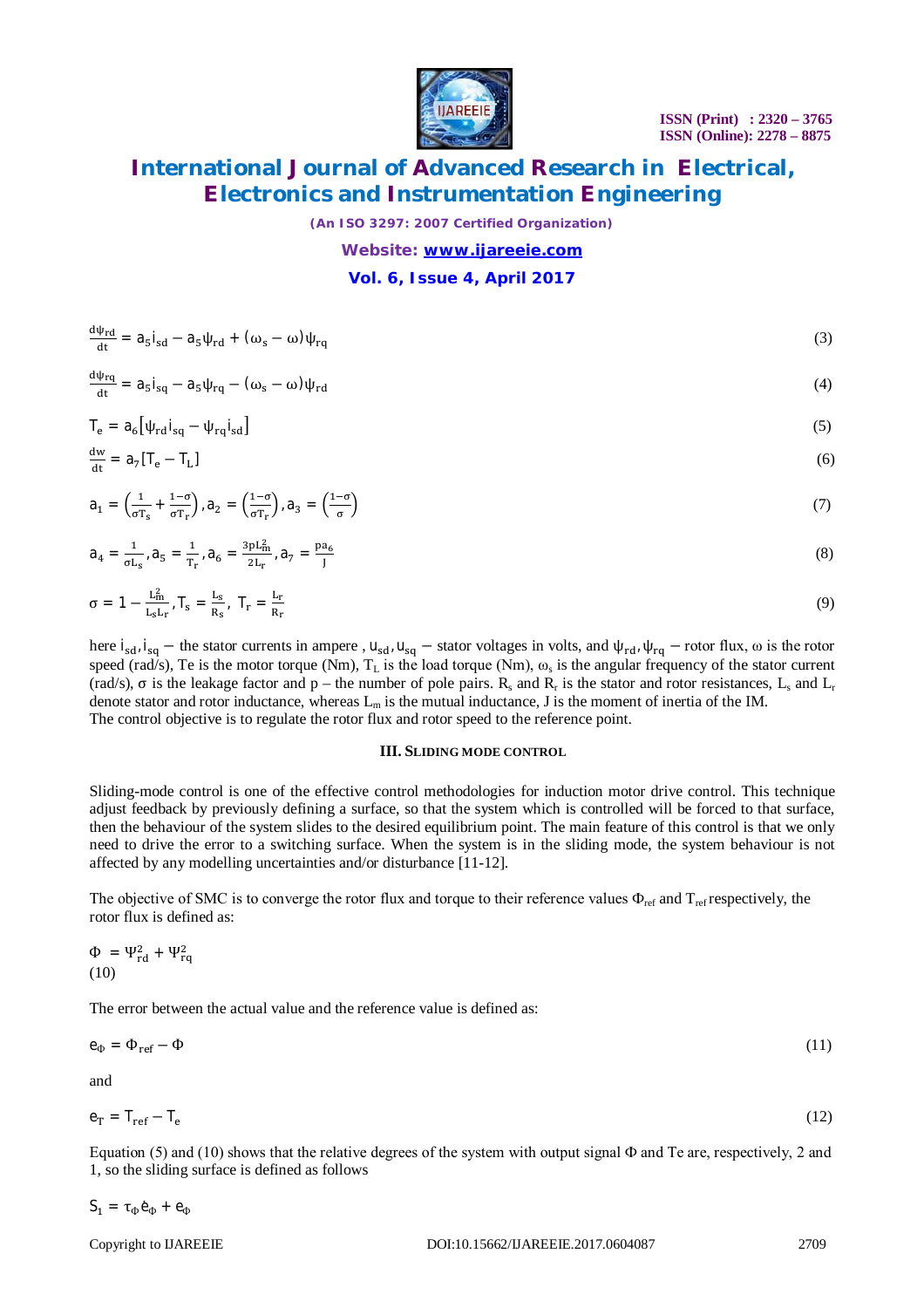

*(An ISO 3297: 2007 Certified Organization)*

### *Website: [www.ijareeie.com](http://www.ijareeie.com)*

### **Vol. 6, Issue 4, April 2017**

$$
= \tau_{\Phi} \left( \dot{\Phi}_{\rm ref} - \dot{\Phi} \right) + \left( \Phi_{\rm ref} - \Phi \right) \tag{13}
$$

$$
S_2 = e_T = T_{ref} - T_e \tag{14}
$$

where  $\tau_{\Phi}$  > 0 is the time constant of the sliding mode of  $\Phi$ . Since  $\Phi_{ref}$  is a constant.

The control function will satisfy reaching conditions in the following form:

$$
u = u_e + u_i \tag{15}
$$

Here u is the control vector;  $u_e$  is the equivalent control vector. In order that  $S1\rightarrow 0$  and  $S2\rightarrow 0$  in finite time, the control law is designed such that

$$
\begin{bmatrix} \dot{\mathbf{S}}_1 \\ \dot{\mathbf{S}}_2 \end{bmatrix} = - \begin{bmatrix} \mathbf{k}_1 \text{sign}(\mathbf{S}_1) \\ \mathbf{k}_2 \text{sign}(\mathbf{S}_2) \end{bmatrix} \tag{16}
$$

Where k1 and k2 are positive constants, sign (.) is the signum function

$$
Sign(S) = \begin{cases} 1 \text{ if } S > 1 \\ -1 \text{ if } S < -1 \\ 0 \text{ if } S = 0 \end{cases} \tag{17}
$$

From above equations the control voltage vector find out as:

$$
u_{sd} = h'_{12}[h_{11} + k_1 sign(S_1)] + h'_{13}[T_{ref} + h_{21} + k_2 sign(S_2)]
$$
\n(18)

$$
u_{sq} = h'_{22}[h_{11} + k_1 sign(S_1)] + h'_{23}[T_{ref} + h_{21} + k_2 sign(S_2)]
$$
\n(19)

Where,

$$
h_{11} = -2\tau_{\Phi} \left[ \left[ a_{5}^{2} \left( i_{sd}^{2} + i_{sq}^{2} - i_{sd} - i_{sq} \right) \right] + a_{5} (\omega_{s} - \omega) \left( i_{sq} - i_{sd} + 2\psi_{rd} - 2\psi_{rq} \right) + (a_{5}^{2} + a_{2}a_{5} + (\psi_{s} - \omega)^{2}) \psi_{r}^{2} - 2a_{5} (a_{1} + a_{5}) \left( i_{sd} \psi_{rd} + i_{sq} \psi_{rq} \right) + a_{5} (\psi_{s} - 2\omega) \left( i_{sd} \psi_{rq} - i_{sq} \psi_{rd} \right) + (a_{5}^{2} - (\omega_{s} - \omega)^{2}) \left( \psi_{rd} - \psi_{rq} \right) \right] - 2 \left[ a_{5} i_{sd} \psi_{rq} + a_{5} i_{sq} \psi_{rq} - a_{5} \psi_{r}^{2} \right]
$$
\n(20)

$$
h_{12} = -2\tau_{\phi}a_4a_5\psi_{\rm rd} \quad ; \quad h_{13} = -2\tau_{\phi}a_4a_5\psi_{\rm rq} \tag{21}
$$

$$
h_{21} = -a_6 \left[ (a_1 - a_5) i_{sq} \psi_{rd} + (a_1 - a_5) i_{sd} \psi_{rq} - \omega (i_{sq} \psi_{rq} + i_{sd} \psi_{rd}) - a_3 \omega \psi_r^2 \right]
$$
(22)

$$
h_{22} = a_4 a_6 \psi_{rq} \quad ; \quad h_{23} = -a_4 a_6 \psi_{rd} \tag{23}
$$

$$
h'_{12} = \frac{\Psi_{\rm rd}}{2\tau_{\Phi}a_4a_5\psi_{\rm r}^2} \qquad ; \qquad h'_{13} = \frac{-\Psi_{\rm rq}}{\tau_{\Phi}a_4a_6\psi_{\rm r}^2} \tag{24}
$$

$$
h'_{22} = \frac{\Psi_{rq}}{2\tau_{\Phi}a_4a_5\psi_r^2} \qquad ; \qquad h'_{23} = \frac{\Psi_{rd}}{\tau_{\Phi}a_4a_6\psi_r^2} \tag{25}
$$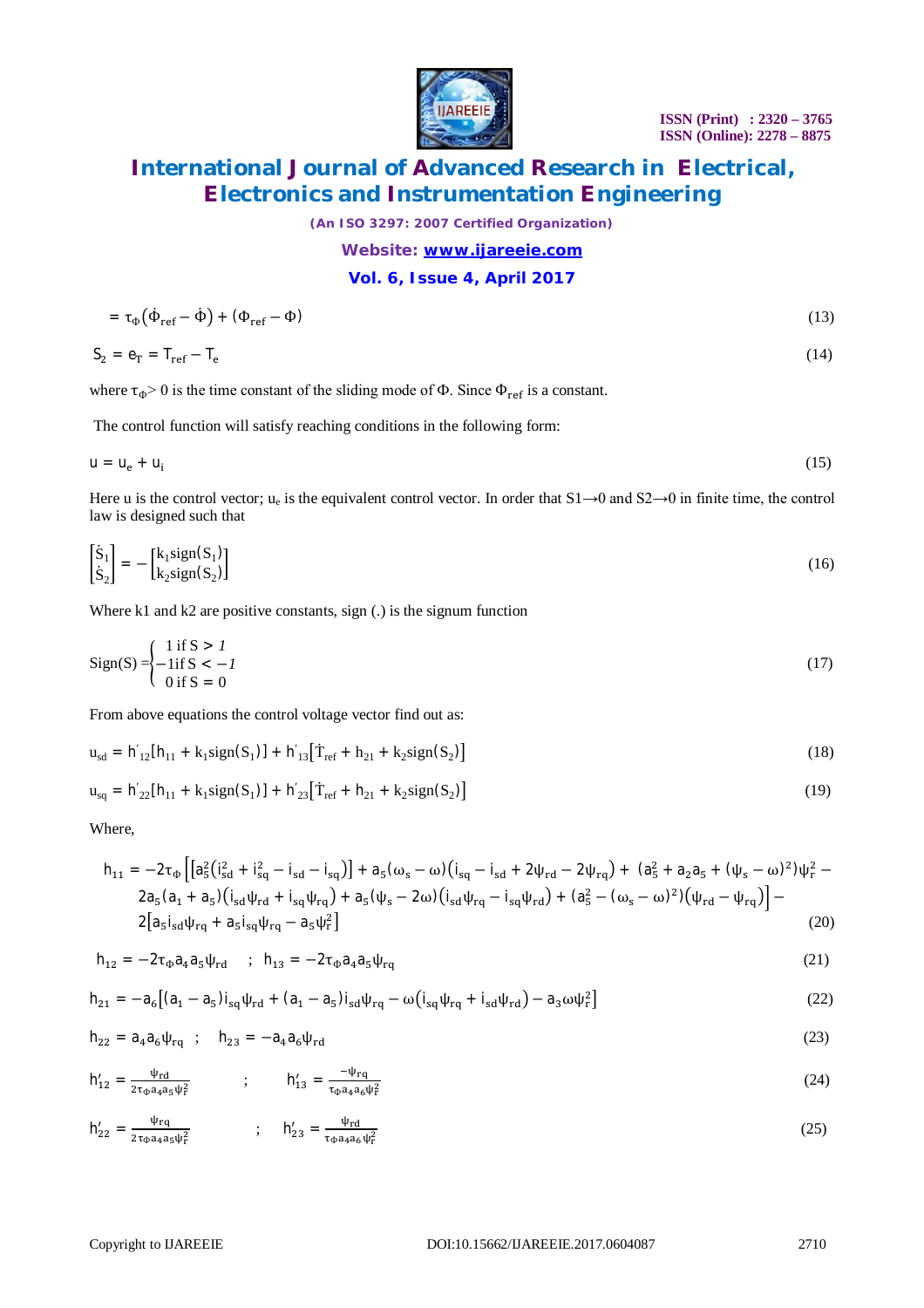

 **ISSN (Print) : 2320 – 3765 ISSN (Online): 2278 – 8875**

### **International Journal of Advanced Research in Electrical, Electronics and Instrumentation Engineering**

*(An ISO 3297: 2007 Certified Organization)*

### *Website: [www.ijareeie.com](http://www.ijareeie.com)*

### **Vol. 6, Issue 4, April 2017**

#### **IV.PID CONTROLLER**

A proportional-integral-derivative (PID) controller is a common feedback loop component in industrial control systems. The controller takes a measured value from a process or other apparatus and compares it with a reference set point value. The difference (or "error" signal) is then used to adjust some input to the process in order to bring the process measured value to its desired set point. Unlike simpler controllers, the PID can adjust process outputs based on the history and rate of change of the error signal, which gives more accurate and stable control. In contrast to more complex algorithms such as optimal control theory, PID controller can often be adjusted without advanced mathematics [13,14].

The equation of the PID controller is:

$$
G(s) = KP + KDs + \frac{KI}{s}
$$
 (26)

The constant of the PID controller is chooses as the best transient response.

The control system as shown in fig.1, it has two loops, one loop regulate the rotor flux and torque by using the SMC controller and the other loop is the speed controller by using the PID. The PID controller set the reference value of torque for the sliding mode torque controller.



Fig.1.The control system

### **V. SIMULATION RESULT**

The 3-phase induction motor drive system, whose rating and parameters are given in Table-I, is subjected to test with the hybrid (PID and SMC) controller.

| TABLE I                    |  |  |  |
|----------------------------|--|--|--|
| INDUCTION MOTOR PARAMETERS |  |  |  |
|                            |  |  |  |

| <b>Parameter</b>  | <b>Notation</b>           | Value                   |
|-------------------|---------------------------|-------------------------|
| Rotor resistance  | R,                        | $4.3047 \Omega$         |
| Stator resistance | R.                        | $9.65 \Omega$           |
| Mutual inductance | $\mathsf{L}_\mathsf{m}$   | $0.4475$ H              |
| Stator inductance | $\mathsf{L}_{\mathrm{s}}$ | 0.4718 H                |
| Rotor inductance  |                           | 0.4718 H                |
| Rotor inertia     |                           | $0.0293 \text{ kg/m}^2$ |
| Pole pair         |                           |                         |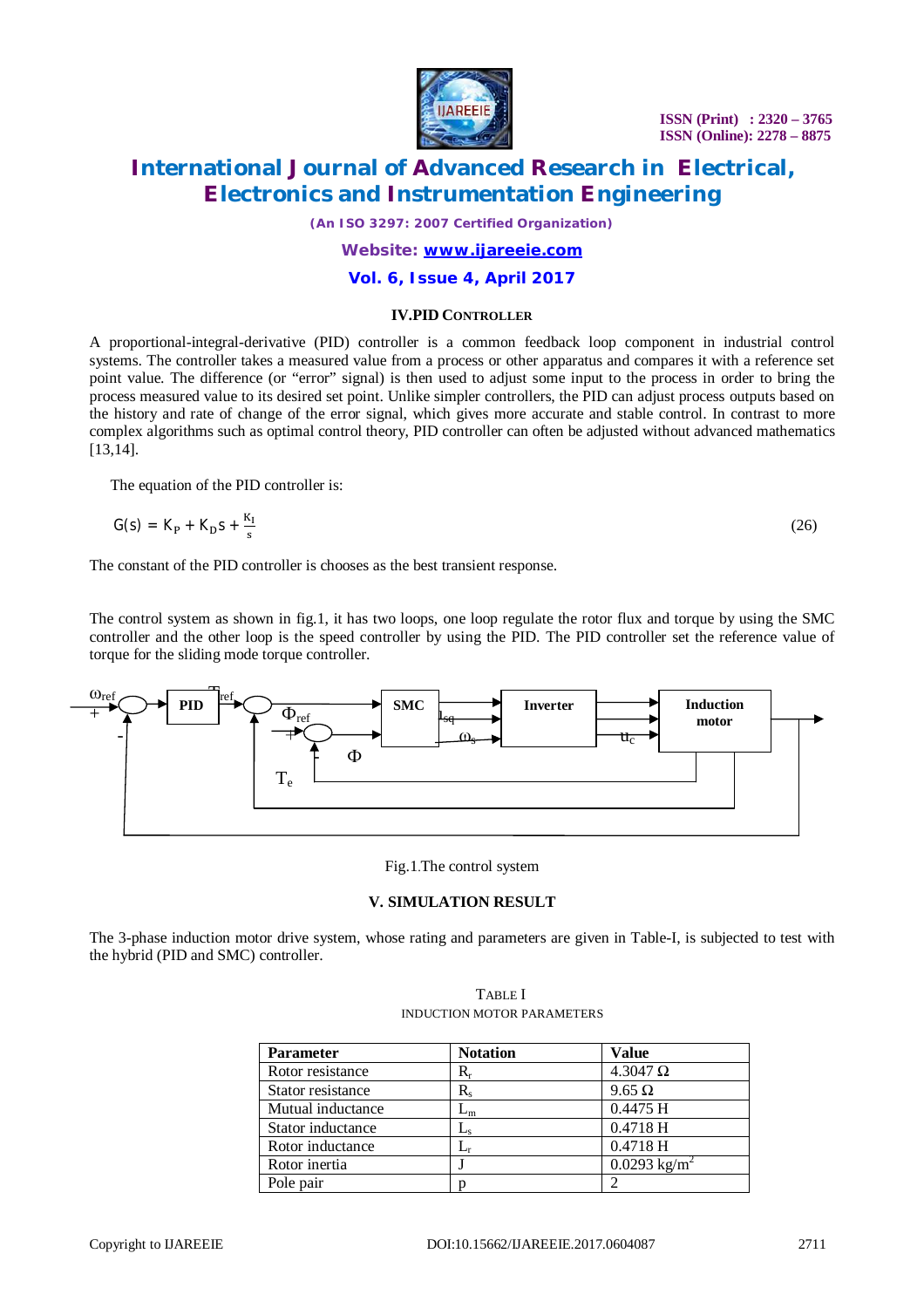

*(An ISO 3297: 2007 Certified Organization)*

*Website: [www.ijareeie.com](http://www.ijareeie.com)*

**Vol. 6, Issue 4, April 2017**

The simulation model is shown in figure.2



Fig.2. Simulation model of control system

The motor is started at time t=0s to speed  $\omega$ =150 rad/s without load. At time t= 0.3s the load torque T<sub>L</sub>=5.5 Nm is applied. The simulation results are given in figure 3 to figure 6.

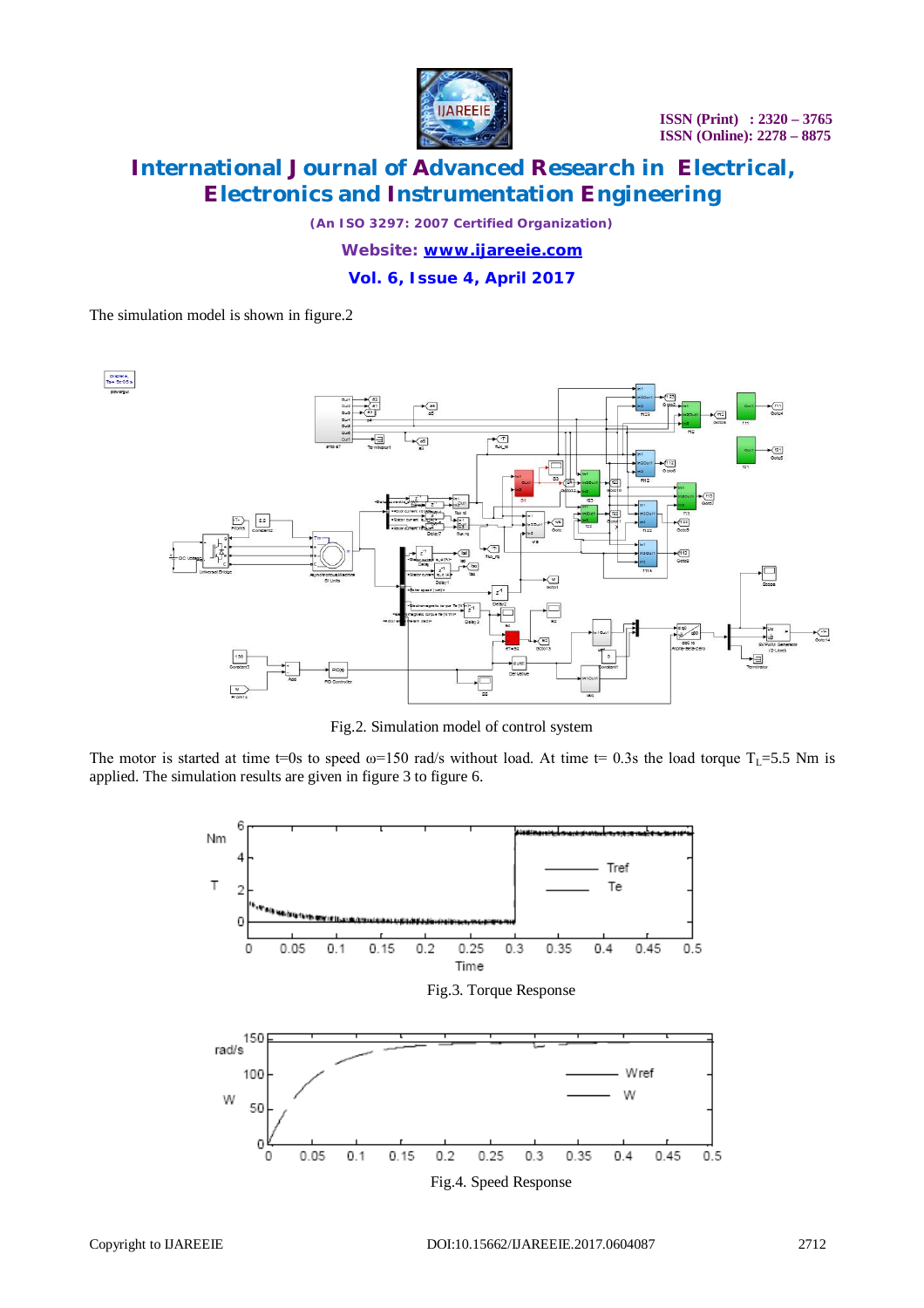

*(An ISO 3297: 2007 Certified Organization) Website: [www.ijareeie.com](http://www.ijareeie.com)*

**Vol. 6, Issue 4, April 2017**





Now vary the motor parameter the resistance and inductance of the motor that is different from the motor model, let  $R'_r = 1.2R_r$ ;  $R'_s = 1.2R_r$ ;  $L'_r = 0.5L_r$ ;  $L'_s = 0.5L_s$ ;  $L'_m = 0.5L_m$ , the simulation results are shown below: